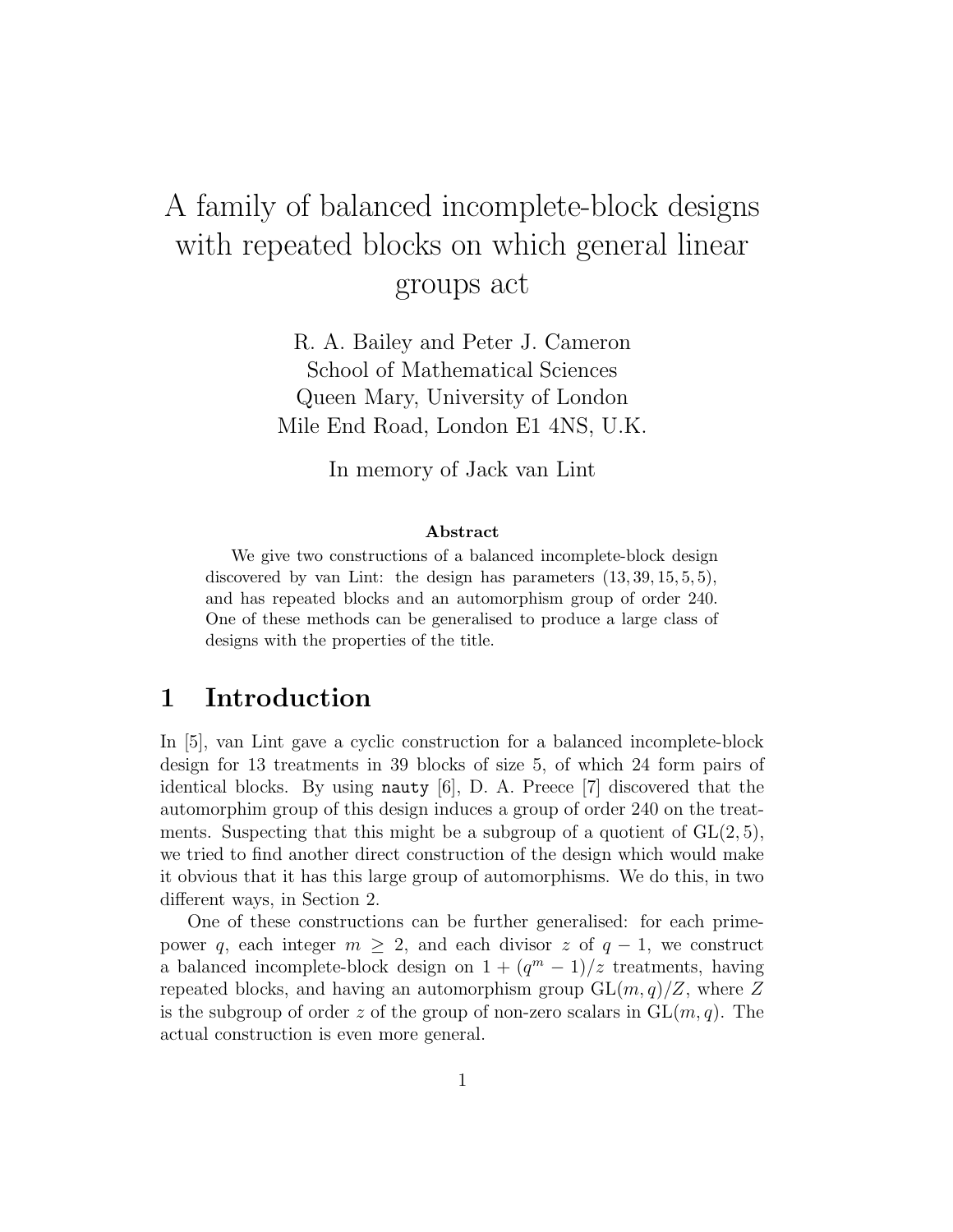### 2 The design for 13 treatments

### 2.1 Construction from an affine plane

The affine plane over  $GF(5)$  is shown in Figure 1, using the convention that if P is a point then P is the point  $-P$ . The point  $(0, 0)$  is called O. The 30 lines of this plane, of which 6 pass through the point  $O$ , form the blocks of a balanced square lattice design.

|                |                  |                  | $\sqrt{2}$     | 3             |   |
|----------------|------------------|------------------|----------------|---------------|---|
| $\overline{0}$ |                  | $\boldsymbol{A}$ | B <sup>1</sup> | $\, B \,$     |   |
| $\mathbf{1}$   |                  | E                | G.             |               | Κ |
| $\sqrt{2}$     | $\left( \right)$ |                  | F              | L             | Н |
| 3              | D)               | Ā                | Ĺ              | F             |   |
|                |                  | $\bar{\kappa}$   | $\tilde{I}$    | $\mathcal{G}$ | E |

Figure 1: The affine plane over GF(5)

Define points P and Q to be equivalent if  $Q = \pm P$ . The 13 equivalence classes of points will form the treatments in the new design. Write  $[P]$  for the equivalence class containing P.

For each line L of the plane, put  $\phi(\mathcal{L}) = \{ [P] : P \in \mathcal{L} \}$  and  $-\mathcal{L} =$  $\{-P : P \in \mathcal{L}\}\.$  If  $\mathcal L$  does not contain O then  $\phi(\mathcal L)$  contains 5 treatments and  $\phi(\mathcal{L}) = \phi(-\mathcal{L})$ . The 24 sets  $\phi(\mathcal{L})$ , for lines not containing O, are blocks of the new design. They are shown on the left of Table 1, omitting the  $\lceil \cdot \rceil$ . If  $P \neq O$  then P occurs in 5 lines which do not contain O, so [P] occurs 10 times in these blocks. If Q is a multiple of P other than  $O, P$  and  $-P$  then [P] and [Q] never concur in these blocks, because the line PQ contains O. If  $Q$  is any other non-zero point then  $[P]$  and  $[Q]$  concur in the four blocks  $\phi(\mathcal{L})$  for  $\mathcal{L} = PQ$ ,  $P\bar{Q}$ ,  $\bar{P}Q$  and  $\bar{P}\bar{Q}$ .

The remaining 15 blocks have the form  $\phi(\mathcal{L} \cup \mathcal{M})$  where  $\mathcal{L}$  and  $\mathcal{M}$  are distinct lines containing O. They are shown on the right in Table 1. If  $P \neq O$  then  $[P]$  is in  $\phi$ ( $OP \cup M$ ) for all lines M containing O but not P, and so  $[P]$  occurs in five such blocks and therefore has overall replication 15, as does [O]. Also, the concurrence of [P] and [O] is 5. If Q is a multiple of P other than O and  $\pm P$  then  $[Q]$  occurs in these five blocks and so the overall concurrence of  $[P]$  and  $[Q]$  is 5. If P and Q are neither zero nor multiples of each other then the only block of the second type which contains  $\{[P],[Q]\}$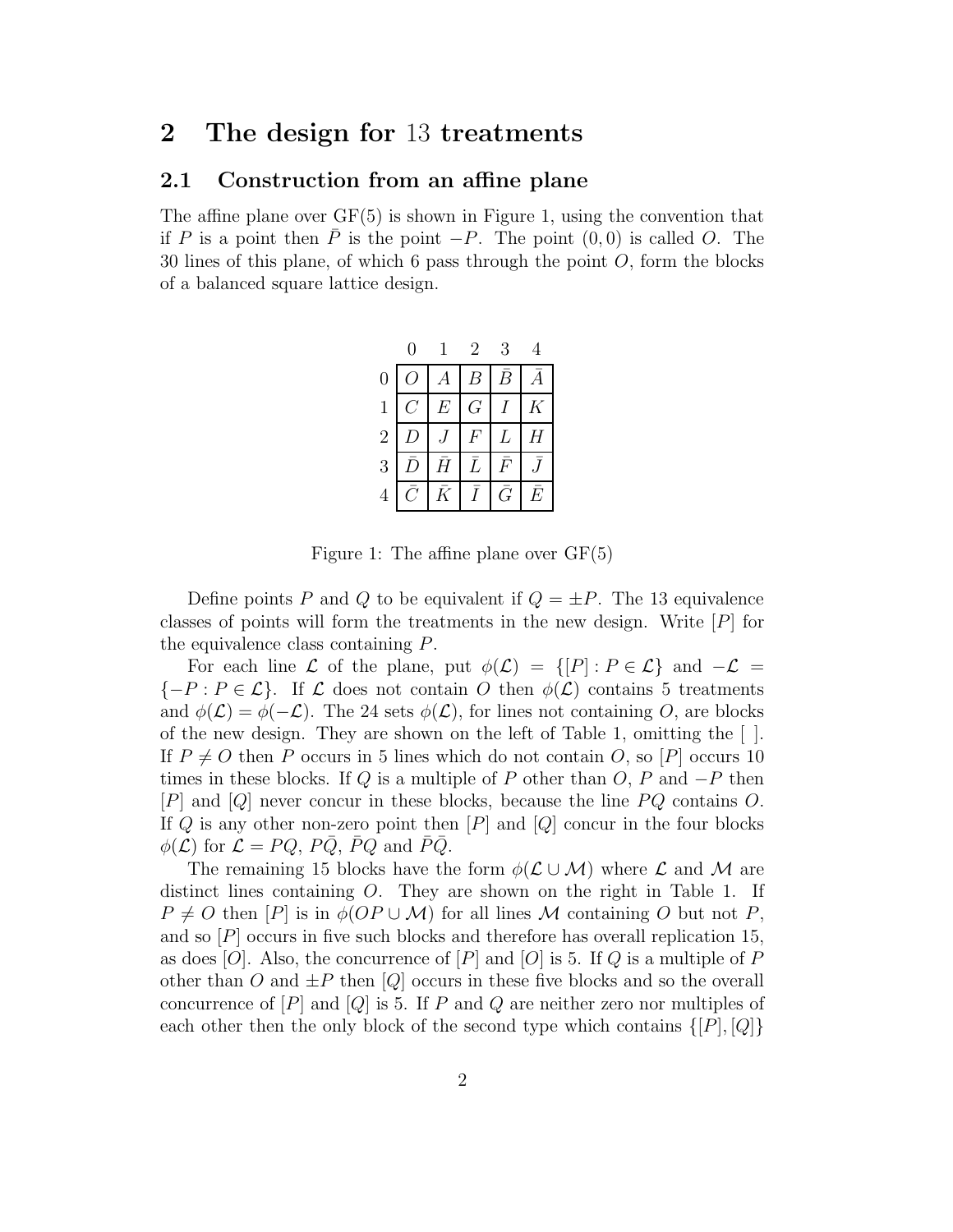is  $\phi(OP \cup OQ)$  and so the overall concurrence of  $[P]$  and  $[Q]$  is 5.

Thus we have a balanced design with number of treatments  $v = 13$ , replication  $r = 15$ , number of blocks  $b = 39$ , block size  $k = 5$  and common concurrence  $\lambda = 5$  (Table 1).

The subgroup of the automorphism group of the affine plane which fixes the point O is the general linear group  $GL(2, 5)$  of all invertible  $2 \times 2$  matrices over  $GF(5)$ . In this group, the elements which fix all the equivalence classes are the identity and scalar multiplication by  $-1$ . Therefore the quotient group  $GL(2, 5)/\langle -1 \rangle$ , which has order 240, is contained in the group of permutations induced on the treatments by the automorphism group of the design.

|                               | $\{O, A, B, C, D\}$ |
|-------------------------------|---------------------|
| $\{C, E, G, I, K\}$           | $\{O, A, B, E, F\}$ |
| $\{D, J, F, L, H\}$           | $\{O, A, B, G, H\}$ |
| ${A, E, J, H, K}$             | $\{O, A, B, I, J\}$ |
| ${B, G, F, L, I}$             |                     |
| $\{A,G,L,J,C\}$               | $\{O, A, B, K, L\}$ |
| ${B, I, H, D, K}$             | $\{O, C, D, E, F\}$ |
|                               | $\{O, C, D, G, H\}$ |
| ${A, I, D, L, E}$             | $\{O, C, D, I, J\}$ |
| ${B, K, J, F, C}$             | $\{O, C, D, K, L\}$ |
| ${A, K, F, D, G}$             |                     |
| ${B, C, L, H, E}$             | $\{O,E,F,G,H\}$     |
| ${A, C, H, F, I}$             | $\{O,E,F,I,J\}$     |
|                               | $\{O,E,F,K,L\}$     |
| ${B, E, D, J, G}$             | $\{O, G, H, I, J\}$ |
|                               | $\{O, G, H, K, L\}$ |
| each block above occurs twice |                     |

 ${O, I, J, K, L}$ 



The matrix

 $\begin{bmatrix} 2 & 1 \end{bmatrix}$ 2 2 1

in  $GL(2, 5)$  has order 24 and induces the 12-cycle

$$
([E] [G] [C] [J] [K] [A] [F] [H] [D] [I] [L] [B])
$$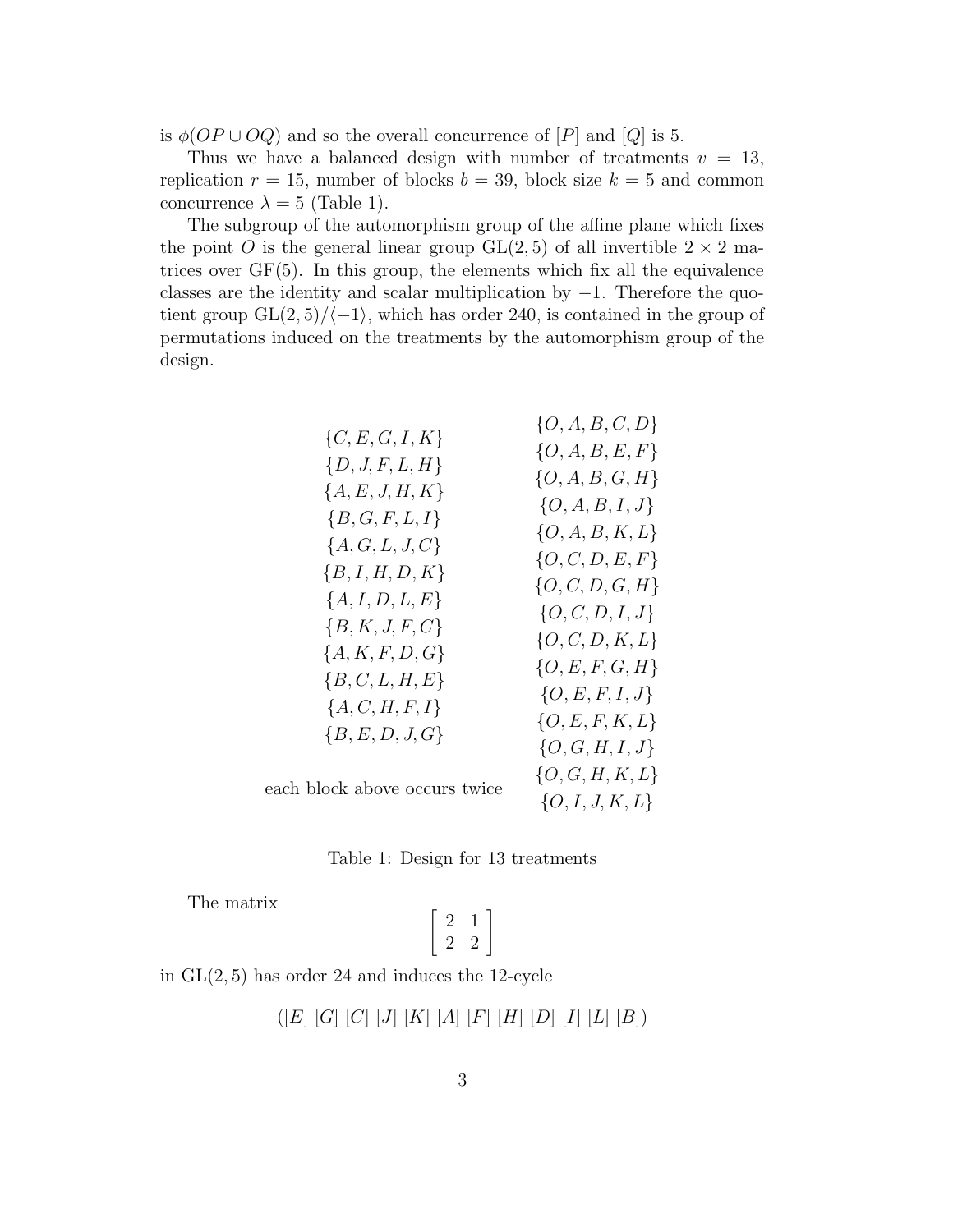on the non-zero equivalence classes. A multiset of orbit representatives under this 12-cycle is

$$
\{E, G, C, K, I\} \text{twice},
$$
  

$$
\{E, G, F, H, O\}, \{E, K, F, L, O\}, \{E, J, F, I, O\},
$$

and these agree with the initial blocks given in [5].

#### 2.2 Construction from the icosahedron

In the second construction, also given in [1], the treatments are the 12 vertices of the icosahedron and one extra treatment labelled O. For each vertex, there are two blocks which contain the five neighbours of that vertex. Figure 2 shows that these are the 24 blocks on the left of Table 1. For each pair of opposite edges, there is a block containing  $O$  and their four vertices: these are the blocks on the right of Table 1.



Figure 2: Design for 13 treatments shown on the icosahedron

Clearly the icosahedral group  $C_2 \times A_5$  acts on the design. An additional automorphism of order 2 can be derived from the fact that the distance-1 and distance-2 graphs of the icosahedron are isomorphic, and an isomorphism between them preserves the multiset of blocks.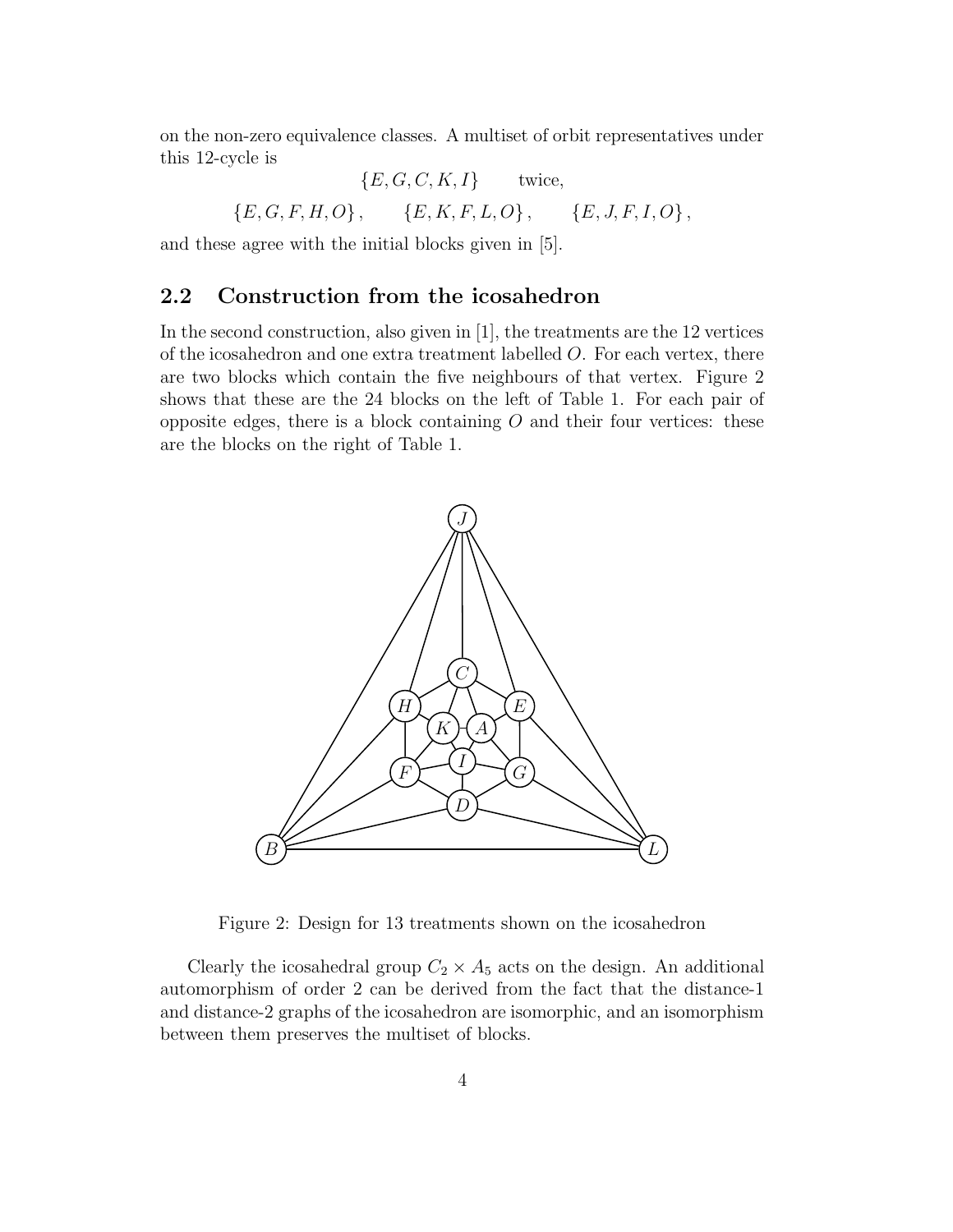### 3 A generalisation

We will now give a much more general version of the construction from an affine plane in the preceding section.

The first ingredient in our construction is a balanced incomplete-block design  $D_1 = (V_1, B_1)$  with parameters  $(v_1, b_1, r_1, k_1, \lambda_1 = 1)$ . We will use the terms 'points' and 'lines' for the treatments and blocks of the design  $D_1$ . We also require a group Z of automorphisms of  $D_1$ , fixing a point O, fixing setwise all the lines containing  $O$ , and acting semiregularly on the points different from O (that is, the stabiliser of a point  $P \neq O$  is the identity). It follows that the order z of Z is a divisor of  $k_1 - 1$ . We will assume that  $z > 1$ ; the construction works when  $z = 1$  but produces the starting design  $D_1$ .

Let  $[P]$  denote the Z-orbit of P, and  $[\mathcal{L}]$  the Z-orbit of  $\mathcal{L}$ , where P is any point different from O and  $\mathcal L$  any line not containing O. The treatments of our new design  $D = (V, B)$  are the orbits  $[P]$  for  $P \neq O$ , together with the special point O. The blocks of D not containing O are the orbits  $[\mathcal{L}]$  for  $O \notin \mathcal{L}$ ; the block  $[\mathcal{L}]$  is incident with the treatment  $[P]$  whenever  $P \in \mathcal{L}$ . We take s copies of each such block, where s is to be determined. Let  $B'$  be the multiset of these blocks.

Each line of  $D_1$  containing O is made up of  $(k_1 - 1)/z$  orbits  $[P]$  together with the point O. To produce a block of  $k_1$  treatments, we select z such lines and take all the corresponding orbits together with  $O$ . In order to perform this selection, we need an auxiliary design  $D_2 = (V_2, B_2)$  with parameters

$$
(v_2 = r_1, b_2, r_2, k_2 = z, \lambda_2).
$$

We identify the treatments of  $D_2$  with the lines of  $D_1$  containing O; then, for each block of  $D_2$ , we construct as above a block of D containing O. We take t copies of each such block, where t is to be determined. Let  $B''$  be the multiset of such blocks.

We have now constructed our design  $D = (V, B)$  with  $B = B' \cup B''$ , having  $v = 1 + (v_1 - 1)/z$  treatments, and having  $k = k_1$  treatments in each block. We now examine its properties.

First we consider replication. The treatment  $O$  lies in no blocks of  $B'$ , and in all  $|B''| = tb_2$  blocks of B''. For  $P \neq O$ , the treatment  $[P]$  lies in  $s(r_1-1)$  blocks of B' and in tr<sub>2</sub> blocks of B''. So D is equireplicate if and only if

$$
t(b_2 - r_2) = s(r_1 - 1).
$$
 (1)

Next we consider balance. There are three cases to consider. For  $P \neq O$ , the treatments O and  $[P]$  lie in no blocks of  $B'$  and in  $tr_2$  blocks of  $B''$ . The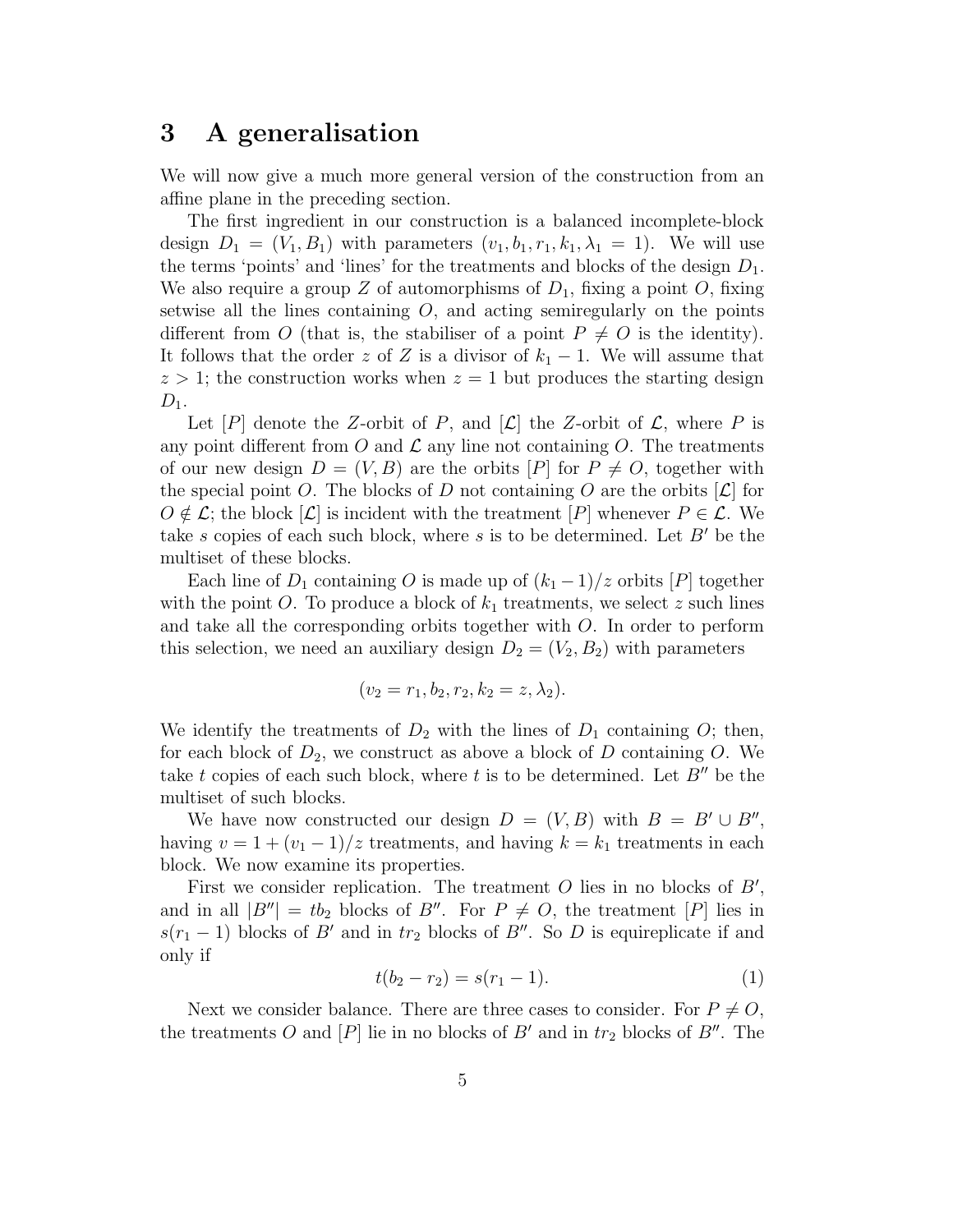same is true of the treatments  $[P]$  and  $[Q]$  if the line  $PQ$  contains the point O but P and Q lie in different Z-orbits. Finally, if the line  $PQ$  does not contain O, then  $[P]$  and  $[Q]$  lie in sz blocks of B' and in  $t\lambda_2$  blocks of B''. So D is balanced if and only if

$$
t(r_2 - \lambda_2) = sz.
$$
 (2)

Now, in the design  $D_2$ , we have  $zb_2 = r_1r_2$  and  $(z - 1)r_2 = \lambda_2(r_1 - 1)$ , and so

$$
(b_2 - r_2)z = (r_2 - \lambda_2)(r_1 - 1).
$$

So equations  $(1)$  and  $(2)$  are equivalent, and D is balanced if and only if it is equireplicate. Either of the two equations gives the ratio of  $s$  to  $t$  for which this will be the case.

The design D often inherits automorphisms from  $D_1$  and  $D_2$ . Let G be the normaliser of Z in the automorphism group of  $D_1$ . Then G fixes O and induces a permutation group  $\overline{G}$  on the set of lines of  $D_1$  containing O. Recall that this set is identified with the set of treatments of  $D_2$ . Let H be the intersection of  $\overline{G}$  with the group induced on the treatments by the automorphism group of  $D_2$ , and H its inverse image in  $G/Z$ . Then  $H/Z$  is a group of automorphisms of the design D.

### 4 Examples

Designs satisfying our requirements for  $D_1$  are not very common. One important class of examples consists of the designs of points and lines in affine spaces  $AG(m, q)$  over finite fields. Such a design has parameters

$$
(v_1 = q^m, b_1 = q^{m-1}(q^m - 1)/(q - 1), r_1 = (q^m - 1)/(q - 1), k_1 = q, \lambda_1 = 1).
$$

Taking O to be the origin of the underlying vector space, the group  $Z_0$  of scalar multiplications acts in the prescribed fashion (fixing all lines through O and acting semiregularly on the remaining points). This group is cyclic of order  $q - 1 = k_1 - 1$ , and has a subgroup Z of each order z which divides  $q-1$ , also acting in the required fashion.

The normaliser of any such subgroup  $Z$  in the affine group is the group  $\Gamma\mathrm{L}(m,q)$  generated by linear transformations and field automorphisms. For simplicity, we consider just the group  $GL(m, q)$  of linear transformations. This acts on the set of lines containing  $O$  as the projective general linear group  $PGL(m, q)$ .

Rather than simply find any auxiliary design  $D_2$  with the correct block size and take the intersection of its automorphism group with  $PGL(m, q)$ , we could choose  $D_2$  to admit the whole of this group, in which case we get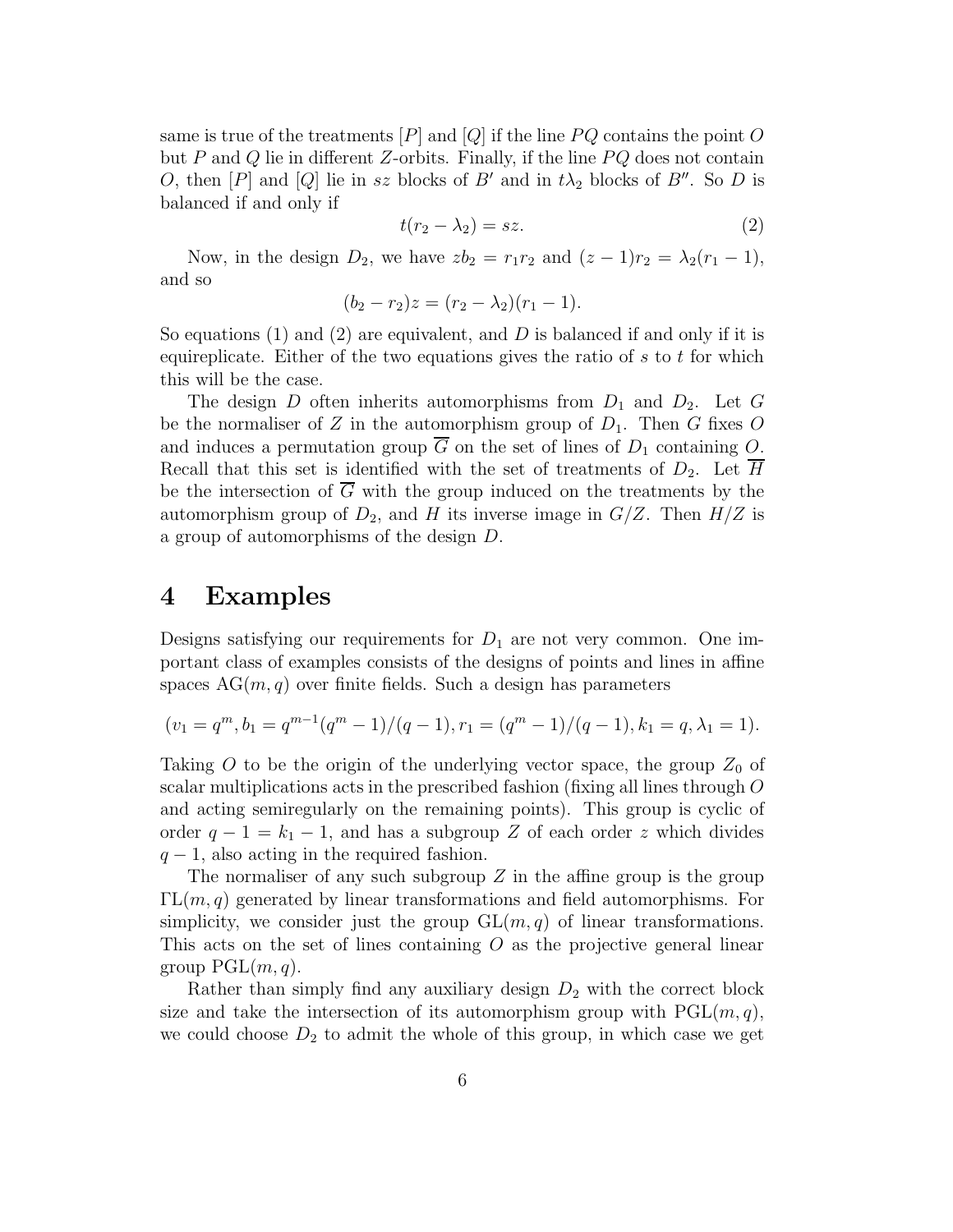$GL(m, q)/Z$  as a group of automorphisms of D. Note that the designs with arbitrary block size admitting  $PGL(2, q)$  have been determined [2, 3].

The group  $GL(m, q)$  contains a *Singer cycle C*, a cyclic subgroup permuting the points of  $AG(m, q)$  other than O transitively. If we ensure, as above, that  $GL(m, q)/Z$  acts on the design D, then since  $Z \leq C$  we see that  $C/Z$  is a cyclic subgroup permuting the treatments of  $D$  other than  $O$  transitively; that is,  $D$  is 1-rotational.

Suppose that q is odd, and take  $z = 2$ , so that  $Z = \{+1, -1\}$ . The auxiliary design  $D_2$  should have block size 2; we take the 'pair design' whose blocks are all 2-element subsets of the  $(q^m-1)/(q-1)$  treatments. For balance, we require

$$
2(q-1)s = (q^m - 2q + 1)t.
$$

So we may take  $s = (q^m - 2q + 1)/2(q - 1)$  and  $t = 1$ , to obtain a balanced incomplete-block design with parameters

$$
(v = (qm + 1)/2, b = (qm + 1)(qm - 1)(qm-1 - 1)/4(q - 1)2,
$$
  

$$
r = q(qm - 1)(qm-1 - 1)/2(q - 1)2, k = q, \lambda = q(qm-1 - 1)/(q - 1)).
$$

For  $m = 2$  (that is, taking  $D_1$  to be an affine plane), the parameters are

$$
((q^{2}+1)/2, (q^{2}+1)(q+1)/4, q(q+1)/2, q, q).
$$

For  $q = 5$ , we obtain our motivating example.

In this case, we can take  $G = GL(m, q)$ . Since every permutation is an automorphism of the pair design, we have  $H = G$ , and we see that  $GL(m, q)/\{\pm 1\}$  is a group of automorphisms of D.

Here are some further special cases.

- 1. Consider the case when  $m = 2$ ,  $q = 7$  and  $z = 3$ . Figure 3 shows the affine plane over GF(7) with the points labelled according to their equivalence classes. The auxiliary design is for 8 treatments in blocks of size 3. The smallest possibility is to have all 3-subsets, so  $b_2 = 56$ and  $r_2 = 21$ . Thus we need  $35t = 7q$  and so we may take  $t = 1$  and  $s = 5$ . This gives the design in Table 2. This design admits the group  $GL(2, 7)/Z_3$ .
- 2. When  $m = 2$  and  $q = 9$  we may take  $z = 4$ . Now the auxiliary design can be the Steiner system  $S(3,4,10)$ , which has  $b_2 = 30$  and  $r_2 = 12$ . Hence we can take  $t = 1$  and  $s = 2$  to obtain a design with parameters

$$
(v = 21, b = 70, r = 30, k = 9, \lambda = 12).
$$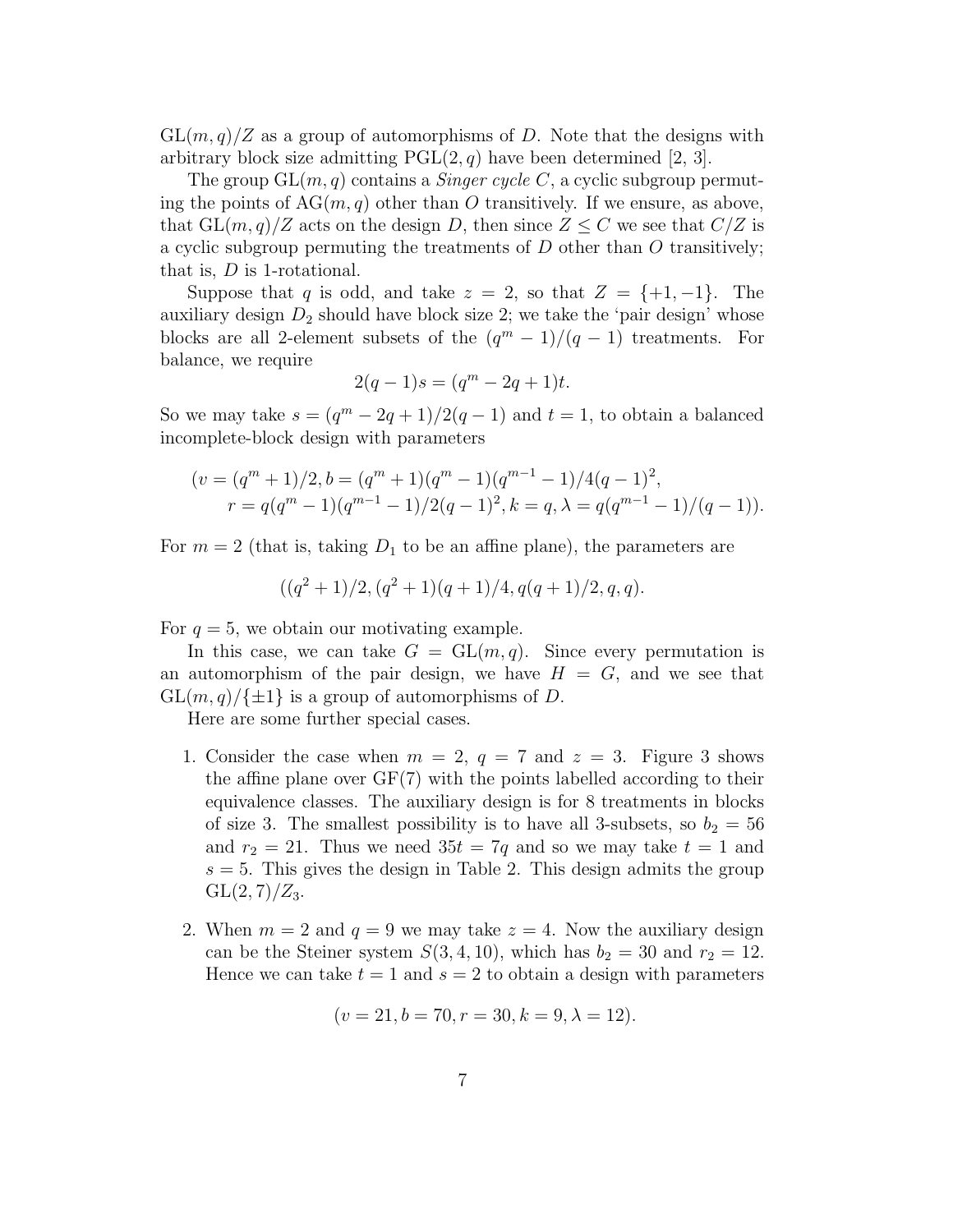|                |                  |                 | $2^{-}$                        | 3                |                  | $5\overline{)}$ |                |
|----------------|------------------|-----------------|--------------------------------|------------------|------------------|-----------------|----------------|
| $\overline{0}$ |                  | А               | $\boldsymbol{A}$               | В                | A                |                 | В              |
| $\mathbf{1}$   | $C_{\mathbb{C}}$ | $\,E$           | $G_{-}$                        | $I_{-}$          | $K_{\mathbb{R}}$ | $\overline{M}$  | $\overline{P}$ |
| $\overline{2}$ | $\overline{C}$   | $K_{\parallel}$ | $\,E$                          | $\boldsymbol{M}$ | G                | $\overline{P}$  |                |
| 3              |                  |                 | $J_{-}$                        | $\,F$            | Q                | L               | Η              |
| $\overline{4}$ | C                | $G\,$           | $K_{\parallel}$                | $\overline{P}$   | $E_{\rm}$        |                 | М              |
| 5              |                  |                 | Q                              | Η                |                  | F               | L              |
| 6              |                  |                 | $N_{\rm \scriptscriptstyle I}$ | L                |                  |                 | F              |

Figure 3: The affine plane over  $\mathrm{GF}(7)$ 

| $\{C, E, G, I, K, M, P\}$ $\{D, F, H, J, L, N, Q\}$<br>${A, E, G, J, K, N, Q}$<br>${A, D, G, I, L, M, Q}$<br>${A, D, F, I, K, N, P}$<br>${A, C, F, H, K, M, Q}$<br>${A, D, E, H, J, M, P}$ ${B, C, F, G, I, N, Q}$ | $\{B, F, H, I, L, M, P\}$<br>${B, C, H, J, K, N, P}$<br>${B, C, E, J, L, M, Q}$<br>${B, D, E, G, L, N, P}$<br>$\{A, C, F, G, J, L, P\}$ $\{B, D, E, H, I, K, Q\}$<br>$\{A, C, E, H, I, L, N\}$ $\{B, D, F, G, J, K, M\}$ | the remaining 56<br>blocks each contain<br>$O$ and three of the<br>following pairs<br>${A, B}$ ${C, D}$<br>${E, F}$ ${G, H}$<br>${I, J}$ ${K, L}$<br>${M, N}$ ${P, Q}$ |
|--------------------------------------------------------------------------------------------------------------------------------------------------------------------------------------------------------------------|--------------------------------------------------------------------------------------------------------------------------------------------------------------------------------------------------------------------------|------------------------------------------------------------------------------------------------------------------------------------------------------------------------|
| each block above occurs five times                                                                                                                                                                                 |                                                                                                                                                                                                                          |                                                                                                                                                                        |

Table 2: Design for 17 treatments:  $q=7$  and  $z=3$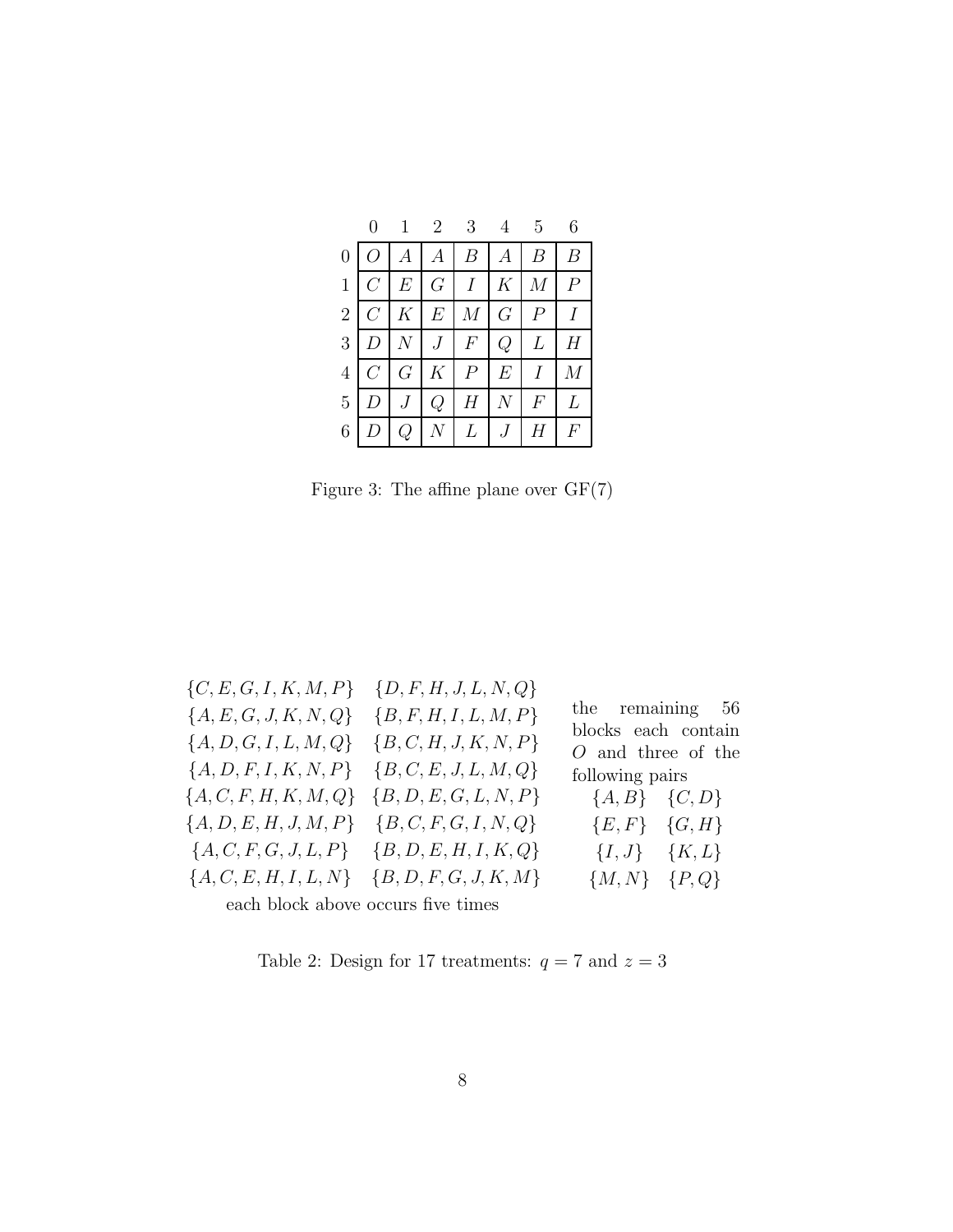Since the automorphism group of  $D_2$  is  $P\Gamma\Gamma(2,9)$ , which is precisely the group induced on the lines through the origin by  $\Gamma L(2, 9)$ , we can choose the identification between lines through O and treatments of  $D_2$ so that the design D admits  $\Gamma L(2,9)/Z_4$ .

3. If  $m = 2$  and  $z = q - 1$ , then  $D_2$  has  $q + 1$  treatments and block size  $q-1$ , so the blocks are all the  $(q-1)$ -subsets of  $V_2$ . For  $z = q-1$ and  $m > 2$ , this is not the case; the treatments of  $D_2$  are the points of the projective space  $PG(m-1, q)$ , and there are various choices for  $D_2$ admitting the group  $PGL(m, q)$ . One such choice is to take the blocks to be all  $(q-1)$ -subsets of lines of PG $(m-1, q)$ . Some examples appear in Table 3 below.

With this choice, the design has a trivial combinatorial description which works much more generally. The blocks in  $B'$  are lines of PG( $m-$ 1, q) with one point removed; the blocks in B<sup>n</sup> are lines of PG(m – 1, q) with two points removed and the extra point  $O$  adjoined. Adjusting the multiplicities gives a balanced design.

Table 3 lists small designs obtained by applying our construction to an affine geometry of dimension m over  $GF(q)$ , taking  $b_2$  to be as small as possible and then s as small as possible for that value of  $b_2$ . Here n denotes the size of the group of automorphisms induced by  $GL(m, q)$  guaranteed by the construction. Only one of these designs falls into the catalogue of balanced incomplete-block designs having repeated blocks given by Dobcsányi et al. [4]; this is van Lint's design for 13 treatments which was our motivating example (and is discussed in [4, Section 6.2.11]).

Acknowledgment This research was funded by the UK Engineering and Physical Sciences Research Council (EPSRC) under grant GR/R29659.

### References

- [1] P. J. Cameron (editor): Encyclopaedia of Design Theory, http://designtheory.org/library/encyc/
- [2] P. J. Cameron, H. R. Maimani, G. R. Omidi and B. Tayfeh-Rezaie: 3 designs from  $PSL(2, q)$ , *Discrete Math.*, to appear.
- [3] P. J. Cameron, G. R. Omidi and B. Tayfeh-Rezaie: 3-designs from  $PGL(2, q)$ , submitted.